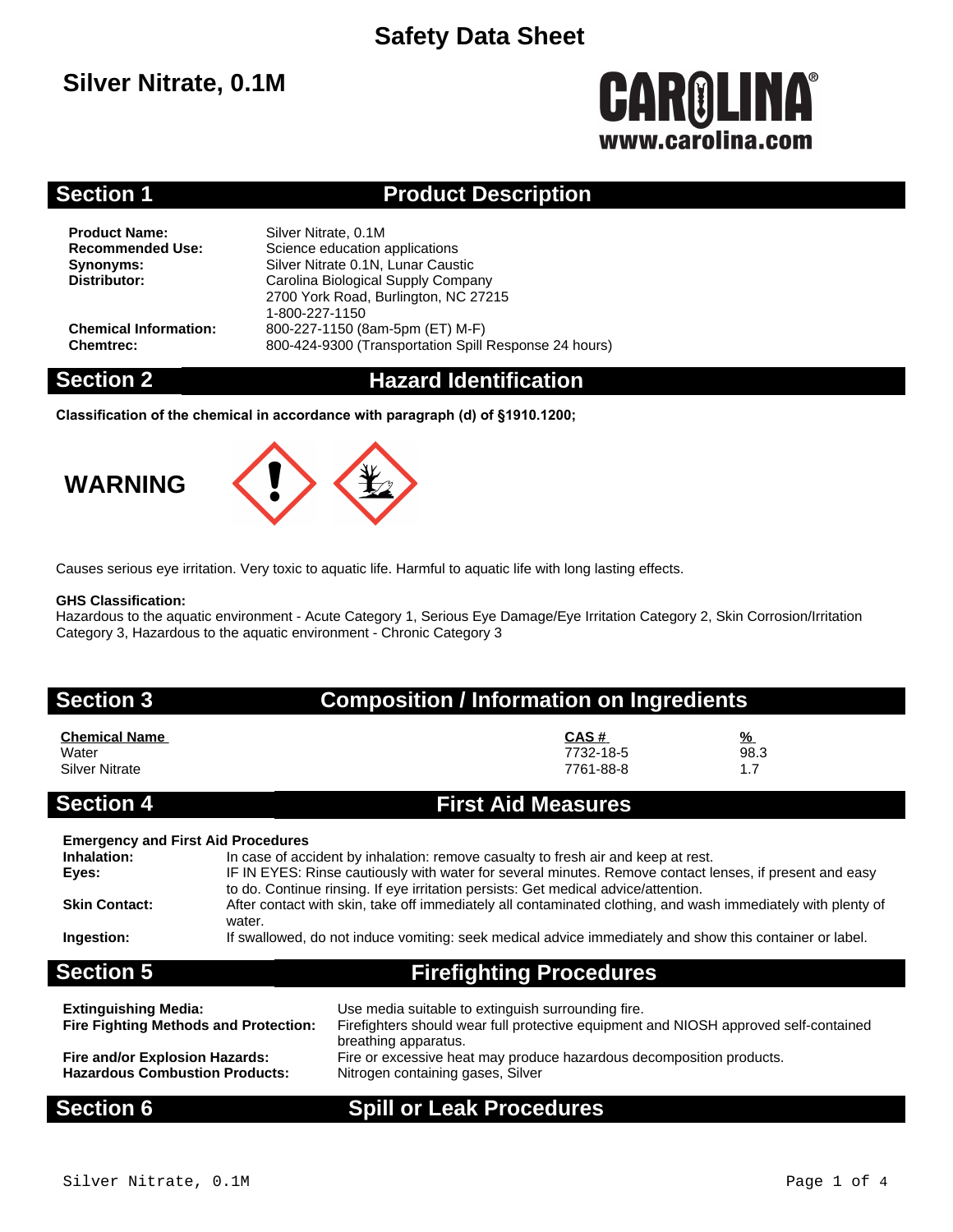**Steps to Take in Case Material Is Released or Spilled:**

Exposure to the spilled material may be irritating or harmful. Follow personal protective equipment recommendations found in Section 8 of this SDS. Additional precautions may be necessary based on special circumstances created by the spill including; the material spilled, the quantity of the spill, the area in which the spill occurred. Also consider the expertise of employees in the area responding to the spill.

Prevent the spread of any spill to minimize harm to human health and the environment if safe to do so. Wear complete and proper personal protective equipment following the recommendation of Section 8 at a minimum. Dike with suitable absorbent material like granulated clay. Gather and store in a sealed container pending a waste disposal evaluation. Collect spillage.

## **Section 7 Handling and Storage**

**Handling:** Wash thoroughly after handling. Avoid release to the environment. Wear protective gloves/protective clothing/eye protection/face protection. Avoid contact with skin and eyes. Storage: Keep container tightly closed in a cool, well-ventilated place. **Storage Code:** Green - general chemical storage

## **Section 8 Protection Information**

|                                                                               | <b>ACGIH</b>                                                                                                                                                                                                                                                                                                                                                                   |               | <b>OSHA PEL</b>                                                                    |        |  |
|-------------------------------------------------------------------------------|--------------------------------------------------------------------------------------------------------------------------------------------------------------------------------------------------------------------------------------------------------------------------------------------------------------------------------------------------------------------------------|---------------|------------------------------------------------------------------------------------|--------|--|
| <b>Chemical Name</b>                                                          | <u>(TWA)</u>                                                                                                                                                                                                                                                                                                                                                                   | <u>(STEL)</u> | <u>(TWA)</u>                                                                       | (STEL) |  |
| <b>Silver Nitrate</b>                                                         | $0.01$ mg/m3 TWA (as                                                                                                                                                                                                                                                                                                                                                           | N/A           | 0.01 mg/m3 TWA                                                                     | N/A    |  |
|                                                                               | Ag)                                                                                                                                                                                                                                                                                                                                                                            |               | (as Ag)                                                                            |        |  |
| <b>Control Parameters</b>                                                     |                                                                                                                                                                                                                                                                                                                                                                                |               |                                                                                    |        |  |
| <b>Engineering Measures:</b>                                                  |                                                                                                                                                                                                                                                                                                                                                                                |               | Local exhaust ventilation or other engineering controls are normally required when |        |  |
|                                                                               | handling or using this product to avoid overexposure.                                                                                                                                                                                                                                                                                                                          |               |                                                                                    |        |  |
| <b>Personal Protective Equipment (PPE):</b><br><b>Respiratory Protection:</b> | Lab coat, apron, eye wash, safety shower.                                                                                                                                                                                                                                                                                                                                      |               |                                                                                    |        |  |
| <b>Eye Protection:</b>                                                        | Wear chemical splash goggles when handling this product. Have an eye wash station<br>available.                                                                                                                                                                                                                                                                                |               |                                                                                    |        |  |
| <b>Skin Protection:</b>                                                       | Avoid skin contact by wearing chemically resistant gloves, an apron and other protective<br>equipment depending upon conditions of use. Inspect gloves for chemical break-through<br>and replace at regular intervals. Clean protective equipment regularly. Wash hands and<br>other exposed areas with mild soap and water before eating, drinking, and when leaving<br>work. |               |                                                                                    |        |  |
| Gloves:                                                                       | No information available                                                                                                                                                                                                                                                                                                                                                       |               |                                                                                    |        |  |
| <b>Section 9</b>                                                              | <b>Physical Data</b>                                                                                                                                                                                                                                                                                                                                                           |               |                                                                                    |        |  |

**Formula:** AgNO3(aq) **Vapor Pressure:** No data available **Appearance:** Colorless Liquid **Vapor Density (Air=1):** No data available **Odor:** None **Constanting Codor:** None **Specific Gravity:** No data available **Odor Threshold:** No data available **Codor Threshold:** No data available **Odor Threshold:** No data available **pH:** 6 (est) **Flash Point:** No data available **Viscosity:** No data available

**Molecular Weight:** 169.87 **Evaporation Rate (BuAc=1):** No data available Log Pow (calculated): No data available **Melting Point:** Estimated 0 C **Autoignition Temperature:** No data available **Boiling Point:** Estimated 100 C **Decomposition Temperature:** No data available **Percent Volatile by Volume:** No data available

## **Section 10 Reactivity Data**

| <b>Reactivity:</b>                       | Not generally reactive under normal conditions.                                                                                    |
|------------------------------------------|------------------------------------------------------------------------------------------------------------------------------------|
| Chemical Stability:                      | Stable under normal conditions.                                                                                                    |
| <b>Conditions to Avoid:</b>              | Exposure to light.                                                                                                                 |
| Incompatible Materials:                  | Water-reactive materials, Strong alkalies, Strong reducing agents, Magnesium,<br>Phosphates, Halides, Carbonates, Sulfur, Charcoal |
| <b>Hazardous Decomposition Products:</b> | Silver, Nitrogen containing gases                                                                                                  |
| Hazardous Polymerization:                | Will not occur                                                                                                                     |

### **Section 11 Toxicity Data**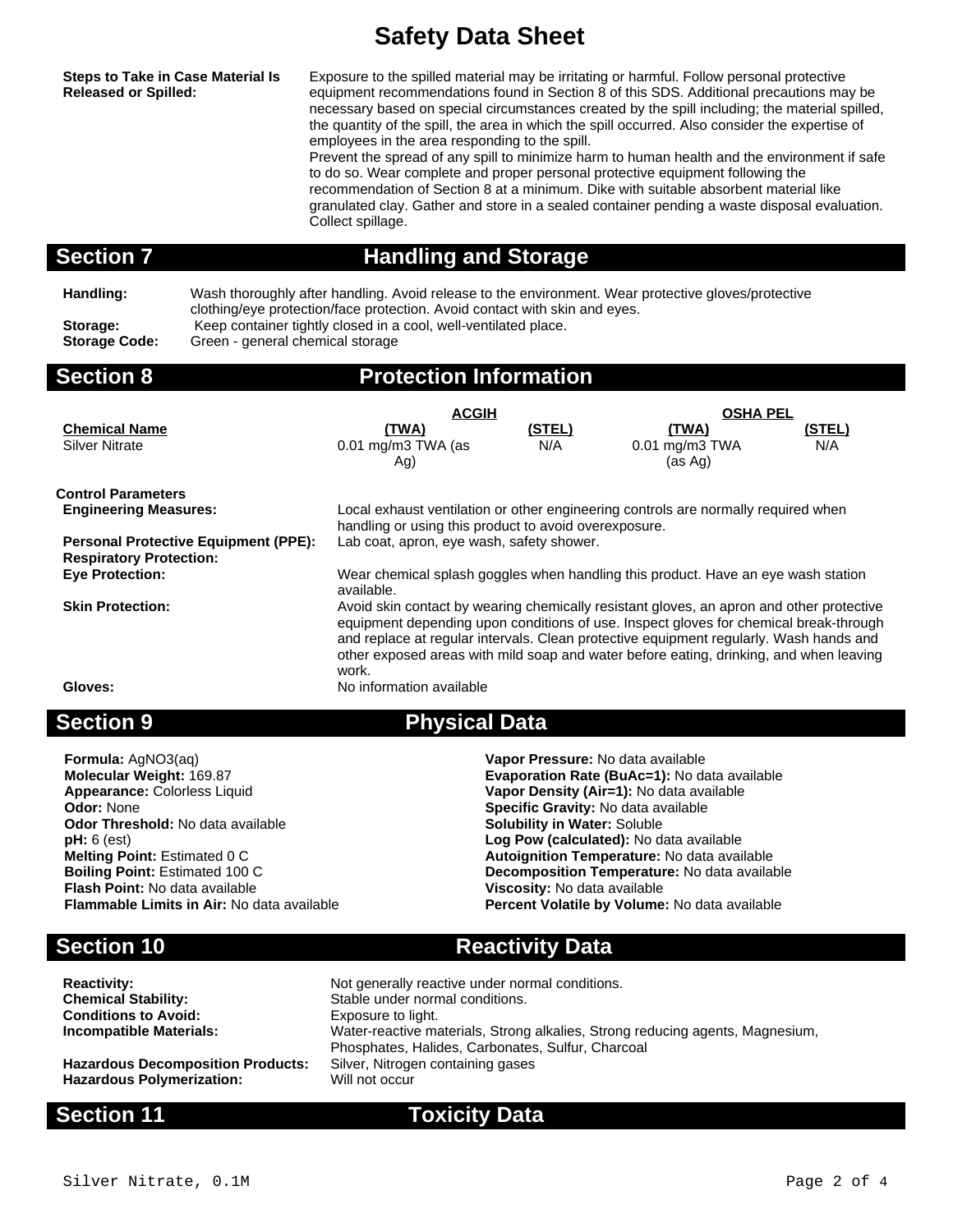**Delayed Effects:** No data available

 $\overline{\phantom{a}}$ 

 $\overline{\phantom{a}}$ 

**Routes of Entry** Inhalation, ingestion, eye or skin contact. **Symptoms (Acute):** Argyria (Blue to Blue-Grey tissue discoloration)

| <b>Acute Toxicity:</b><br><b>Chemical Name</b><br>Water<br><b>Silver Nitrate</b>                                                                                          |                                                                                                                                                                                                                                                                                                                                                                       | <b>CAS Number</b><br>7732-18-5<br>7761-88-8                                                                                                                                  | Oral LD50<br>Oral LD50 Rat<br>90000 mg/kg<br>Oral LD50 Rat<br>1173 mg/kg<br>Oral LD50 Rabbit<br>800 mg/kg<br>Oral LD50 Mouse<br>50 mg/kg<br>Oral LD50<br><b>GUINEA PIG 473</b><br>mg/kg | Dermal LD50       |             | <b>Inhalation LC50</b>    |  |
|---------------------------------------------------------------------------------------------------------------------------------------------------------------------------|-----------------------------------------------------------------------------------------------------------------------------------------------------------------------------------------------------------------------------------------------------------------------------------------------------------------------------------------------------------------------|------------------------------------------------------------------------------------------------------------------------------------------------------------------------------|-----------------------------------------------------------------------------------------------------------------------------------------------------------------------------------------|-------------------|-------------|---------------------------|--|
| Carcinogenicity:<br><b>Chemical Name</b><br><b>Silver Nitrate</b>                                                                                                         |                                                                                                                                                                                                                                                                                                                                                                       | <b>CAS Number</b><br>7761-88-8                                                                                                                                               | <b>IARC</b><br>Not listed                                                                                                                                                               | NTP<br>Not listed |             | <b>OSHA</b><br>Not listed |  |
| <b>Chronic Effects:</b><br><b>Mutagenicity:</b><br>Teratogenicity:<br>Sensitization:<br><b>Reproductive:</b><br><b>Target Organ Effects:</b><br>Acute:<br><b>Chronic:</b> | No evidence of a mutagenic effect.<br>No evidence of a teratogenic effect (birth defect).<br>No evidence of a sensitization effect.<br>No evidence of negative reproductive effects.<br>No information available<br>Kidneys                                                                                                                                           |                                                                                                                                                                              |                                                                                                                                                                                         |                   |             |                           |  |
| <b>Section 12</b>                                                                                                                                                         |                                                                                                                                                                                                                                                                                                                                                                       |                                                                                                                                                                              | <b>Ecological Data</b>                                                                                                                                                                  |                   |             |                           |  |
| Overview:<br><b>Mobility:</b><br><b>Persistence:</b><br><b>Bioaccumulation:</b><br>Degradability:<br><b>Other Adverse Effects:</b>                                        | This material is not expected to be harmful to the ecology.<br>This material is expected to have high mobility in soil. It absorbs weakly to most soil types.<br>Biodegradation, adsorption to sediment, and bioconcentration to aquatic organisms should not be<br>significant.<br>Bioconcentration is expected to occur.<br>Does not biodegrade readily.<br>No data |                                                                                                                                                                              |                                                                                                                                                                                         |                   |             |                           |  |
| <b>Chemical Name</b><br>Water<br><b>Silver Nitrate</b>                                                                                                                    |                                                                                                                                                                                                                                                                                                                                                                       | <b>CAS Number</b><br><b>Eco Toxicity</b><br>7732-18-5<br>No data available<br>7761-88-8<br>96 HR LC50 PIMEPHALES PROMELAS 0.009 MG/L<br>48 HR EC50 DAPHNIA MAGNA 0.0006 MG/L |                                                                                                                                                                                         |                   |             |                           |  |
| <b>Section 13</b>                                                                                                                                                         | <b>Disposal Information</b>                                                                                                                                                                                                                                                                                                                                           |                                                                                                                                                                              |                                                                                                                                                                                         |                   |             |                           |  |
| <b>Disposal Methods:</b><br><b>Waste Disposal Code(s):</b>                                                                                                                | Dispose in accordance with all applicable Federal, State and Local regulations. Always<br>contact a permitted waste disposer (TSD) to assure compliance.<br>Not Determined                                                                                                                                                                                            |                                                                                                                                                                              |                                                                                                                                                                                         |                   |             |                           |  |
| <b>Section 14</b>                                                                                                                                                         |                                                                                                                                                                                                                                                                                                                                                                       |                                                                                                                                                                              | <b>Transport Information</b>                                                                                                                                                            |                   |             |                           |  |
| <b>Ground - DOT Proper Shipping Name:</b><br>Air - IATA Proper Shipping Name:<br>Not regulated for transport by US DOT.<br>Not regulated for air transport by IATA.       |                                                                                                                                                                                                                                                                                                                                                                       |                                                                                                                                                                              |                                                                                                                                                                                         |                   |             |                           |  |
| <b>Section 15</b>                                                                                                                                                         | <b>Regulatory Information</b>                                                                                                                                                                                                                                                                                                                                         |                                                                                                                                                                              |                                                                                                                                                                                         |                   |             |                           |  |
| <b>TSCA Status:</b>                                                                                                                                                       |                                                                                                                                                                                                                                                                                                                                                                       |                                                                                                                                                                              | All components in this product are on the TSCA Inventory.                                                                                                                               |                   |             |                           |  |
| <b>Chemical Name</b>                                                                                                                                                      | CAS<br><b>Number</b>                                                                                                                                                                                                                                                                                                                                                  | § 313 Name                                                                                                                                                                   | § 304 RQ                                                                                                                                                                                | <b>CERCLA RQ</b>  | $§$ 302 TPQ | CAA 112(2)<br>TQ.         |  |